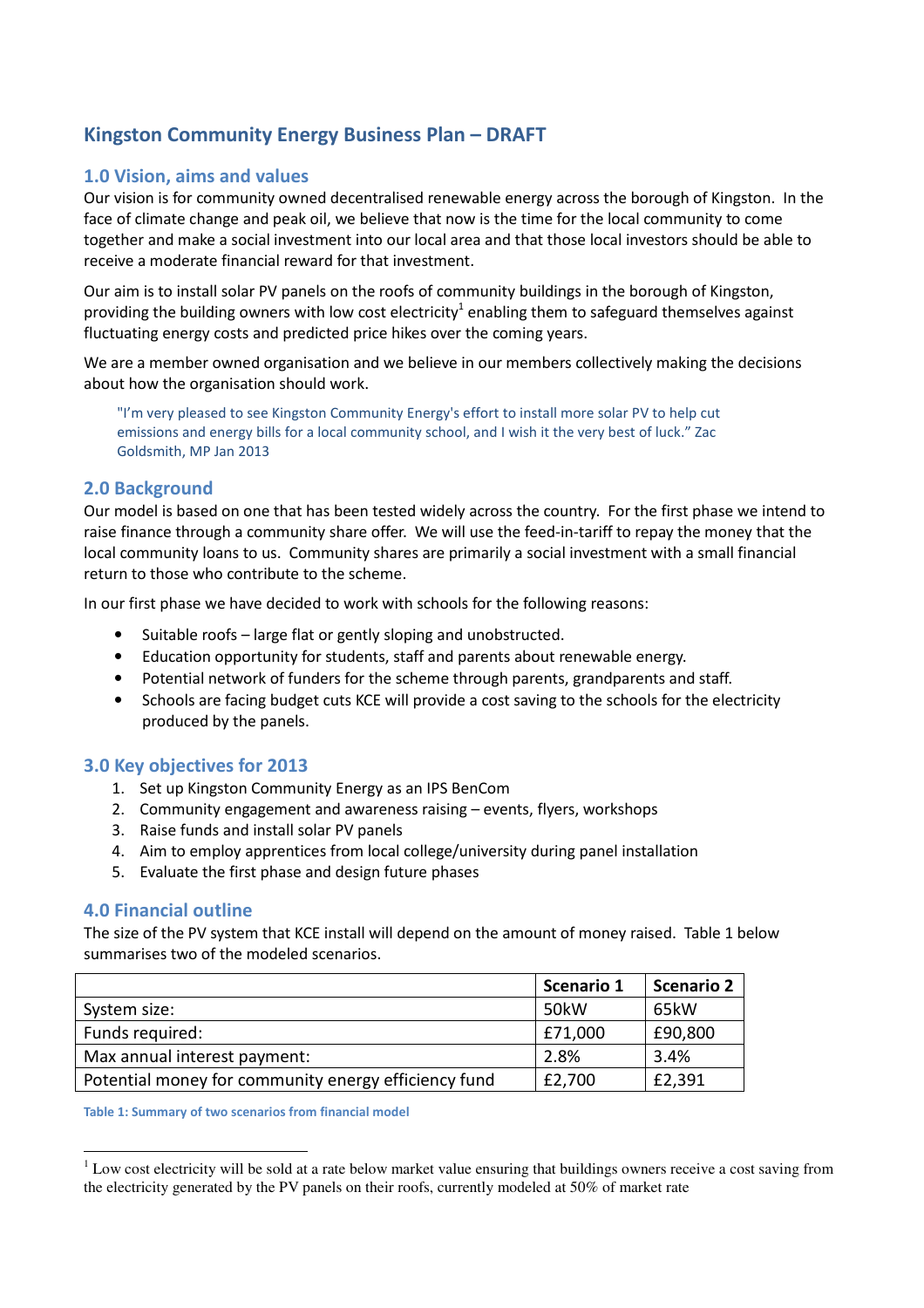## 4.2 Ongoing financial burden

Once the solar panels are installed, they are a relatively low maintenance technology. They will require occasional cleaning and the inverters require replacement approximately every 10 years. There will be annual costs to run the IPS BenCom; AGM, progress updates to investors, financial management and annual accounts. We aim to direct any surplus generated into a community energy efficiency fund.

### 4.3 Returns for investors

This investment is a social investment. KCE will aim to repay investors over the course of the 20 year life of the project with a small annual interest payment as outlined in table 1. Higher rate tax payers will receive SEIS tax relief on their investment, therefore doubling their returns.

### 5.0 Measures of success

- Year 1: successful installation of solar panels.
- Ongoing: panel performance, shareholder interest repayments, income generation for the community energy efficiency fund.

## 6.0 Benefits of the scheme

The project will help to meet a number of Kingston's Local Plan objectives.

### Objective 1: Tackle climate change, reduce our ecological footprint

- 10% renewable energy on new buildings. Our aim is to provide over 10% of the school's electricity from renewable sources on an existing building<sup>2</sup>.
- Zone of low carbon activities. We will work with Fern Hill Primary School, who are already engaged with the Smarter Communities team at Kingston University.
- Influence behaviour to reduce ecological footprint. Through visual displays and workshops we will influence pupils, staff, parents and our members about energy.
- Support third sector organisations tackling green issues. KCE is a local third sector organisation; any surplus generated from the scheme will be invested into a community energy efficiency fund.
- **Reduce CO<sub>2</sub> emissions.** Savings of 20 40tCO<sub>2</sub>/annum, depending on the size of installation.

## Objective 4: Sustain and share economic prosperity

- Grow SME base. KCE is a small social enterprise in the renewable energy sector.
- Local investment. KCE will provide an opportunity for local people to invest in their local community. KCE will bring the benefits of the national feed in tariff to local people. Through this project local people will be investing locally, keeping more money in the local community rather than investing nationally or internationally.

## Objective 10: Encourage people to take an active part in the life of the community

• Cohesion. Our project is about cohesion and the community working together to achieve a common goal. We know from other successful schemes across the country that those people who come together to own decentralised renewable energy take real pride in being a part of such a local project.

#### 7.0 Risks

 $\overline{a}$ 

KCE has developed a risk register for the project which will be kept updated. The key risks of the scheme from an RBK perspective are listed below:

1. Unforseen roof issue such as a leak. Should the repair require removal of the panels KCE will remove and reinstate the panels at our own cost within timeframes agreed between both parties.

 $2$  We will verify these numbers once we have accurate data on the schools electricity and when we know the size of PV installation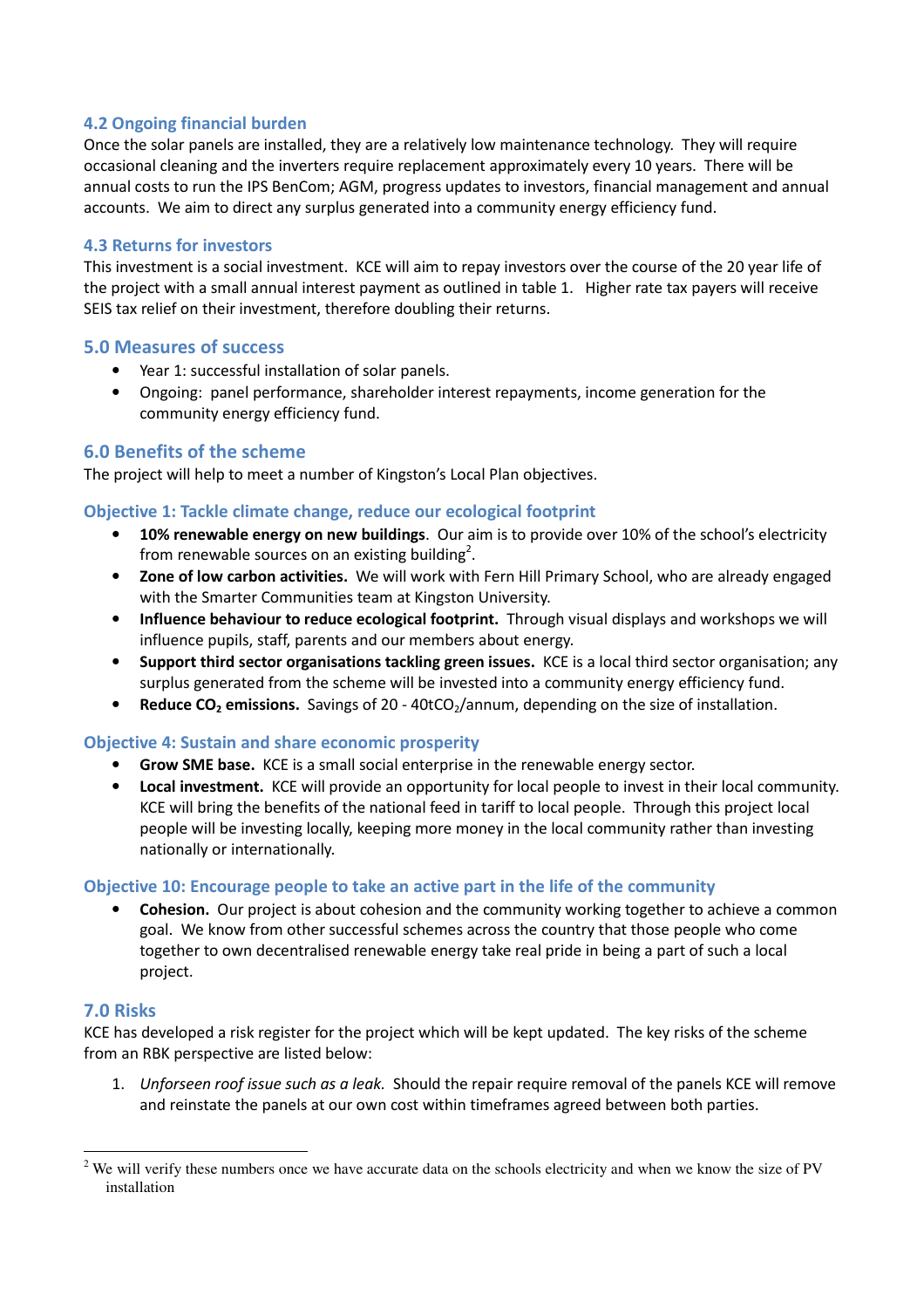- 2. Damage to the building during installation of the panels. KCE will work with only competent contractors, the method of installation will be agreed with RBK prior to installation. The installer will be contractually obliged to make good any damage, KCE will ensure that the installer maintains professional indemnity insurance.
- 3. Installation risks; working at a school, working at height, HS&E construction risks. KCE will only employ competent installers with an impeccable health and safety record. The installer will be contractually required to follow RBK H&S policies for working at school sites including generation of risk assessments and method statements as appropriate. KCE will supervise the installation works. Where possible the installation will be programmed to be carried out during the school holidays.

KCE have access to agreements made between local authority, school and community energy company from other schemes across the country. We will be able to make use of these agreements to draw up a robust agreement regarding the roof, the panels and ownership.

## 8.0 Finance

Capital for the solar panels: KCE will finance the panel installation through our community share offer. We anticipate that there will be zero cost to the school or RBK for installation and maintenance of the solar panels.

Insurance: KCE will have insurance to cover all of our works; panel installation, panel maintenance etc. RBK will add the solar panels into the school's building insurance. Any additional premium that arises as a result of this will be bourne by KCE as rent.

Feed in tariff: KCE will claim the feed in tariff, we will arrange this with a FiT provider, we will require access to the school on a quarterly basis to read the meters.

Ongoing maintenance: KCE will finance the ongoing maintenance of the panels which includes occasional cleaning (once every 2 – 4 years), inverter replacement once every 10 years and quarterly bill reading. KCE will ensure that the solar system is maintained in good, safe working order and will keep a service log.

Cost of electricity: KCE will charge the school for the electricity produced by the panels. We will have a robust agreement in place and negotiate an appropriate rate with the school. It is our intention that the charge would be 50% below current market rates for the 20 year life of the project.

## 9.0 Project programme

The project programme has been designed to install solar PV at Fern Hill school before the feed in tariff rates drop<sup>3</sup> on 1st May 2013.

|                                        | Jan                                                          |                                                                                |                                                               | Feb                                                    |                |                                             |                                                 | Mar             |           |              |           | Apr           |                   |                                      |                            | May           |                 |                     |
|----------------------------------------|--------------------------------------------------------------|--------------------------------------------------------------------------------|---------------------------------------------------------------|--------------------------------------------------------|----------------|---------------------------------------------|-------------------------------------------------|-----------------|-----------|--------------|-----------|---------------|-------------------|--------------------------------------|----------------------------|---------------|-----------------|---------------------|
|                                        | ↽<br>$\circ$<br>$\sim$<br>$\overline{\phantom{0}}$<br>ë<br>5 | ដ<br>$\sim$<br>$\overline{\phantom{0}}$<br>Ś<br>$\mathbf{A}$<br>$\blacksquare$ | /201<br>$\overline{01}$<br>$\overline{\phantom{0}}$<br>$\sim$ | π.<br>S.<br>/01/20<br>$\infty$<br>$\tilde{\mathbf{N}}$ | u<br>04/02/201 | /02/201<br>$\overline{ }$<br>$\blacksquare$ | /02/201<br>$\infty$<br>$\overline{\phantom{0}}$ | π.<br>25/02/201 | 04/03/201 | 103/201<br>4 | 18/03/201 | /03/201<br>25 | ដ<br>/04/20<br>ΣJ | S <sub>1</sub><br>104/20<br>$\infty$ | /04/201<br>$\overline{15}$ | /04/201<br>22 | पा<br>29/04/201 | ᠊ᡣ<br>S.<br>06/05/2 |
| Project set up (company, bank account) |                                                              |                                                                                |                                                               |                                                        |                |                                             |                                                 |                 |           |              |           |               |                   |                                      |                            |               |                 |                     |
| Approval and agreement: RBK and school |                                                              |                                                                                |                                                               |                                                        |                |                                             |                                                 |                 |           |              |           |               |                   |                                      |                            |               |                 |                     |
| Marketing: develop materials           |                                                              |                                                                                |                                                               |                                                        |                |                                             |                                                 |                 |           |              |           |               |                   |                                      |                            |               |                 |                     |
| Marketing: promotion                   |                                                              |                                                                                |                                                               |                                                        |                |                                             |                                                 |                 |           |              |           |               |                   |                                      |                            |               |                 |                     |
| Fundraising open                       |                                                              |                                                                                |                                                               |                                                        |                |                                             |                                                 |                 |           |              |           |               |                   |                                      |                            |               |                 |                     |
| PV specification                       |                                                              |                                                                                |                                                               |                                                        |                |                                             |                                                 |                 |           |              |           |               |                   |                                      |                            |               |                 |                     |
| <b>PV</b> installation                 |                                                              |                                                                                |                                                               |                                                        |                |                                             |                                                 |                 |           |              |           |               |                   |                                      |                            |               |                 |                     |
| <b>FiT</b> deadline                    |                                                              |                                                                                |                                                               |                                                        |                |                                             |                                                 |                 |           |              |           |               |                   |                                      |                            |               |                 |                     |

 $\overline{a}$ <sup>3</sup> Degression of 3.5%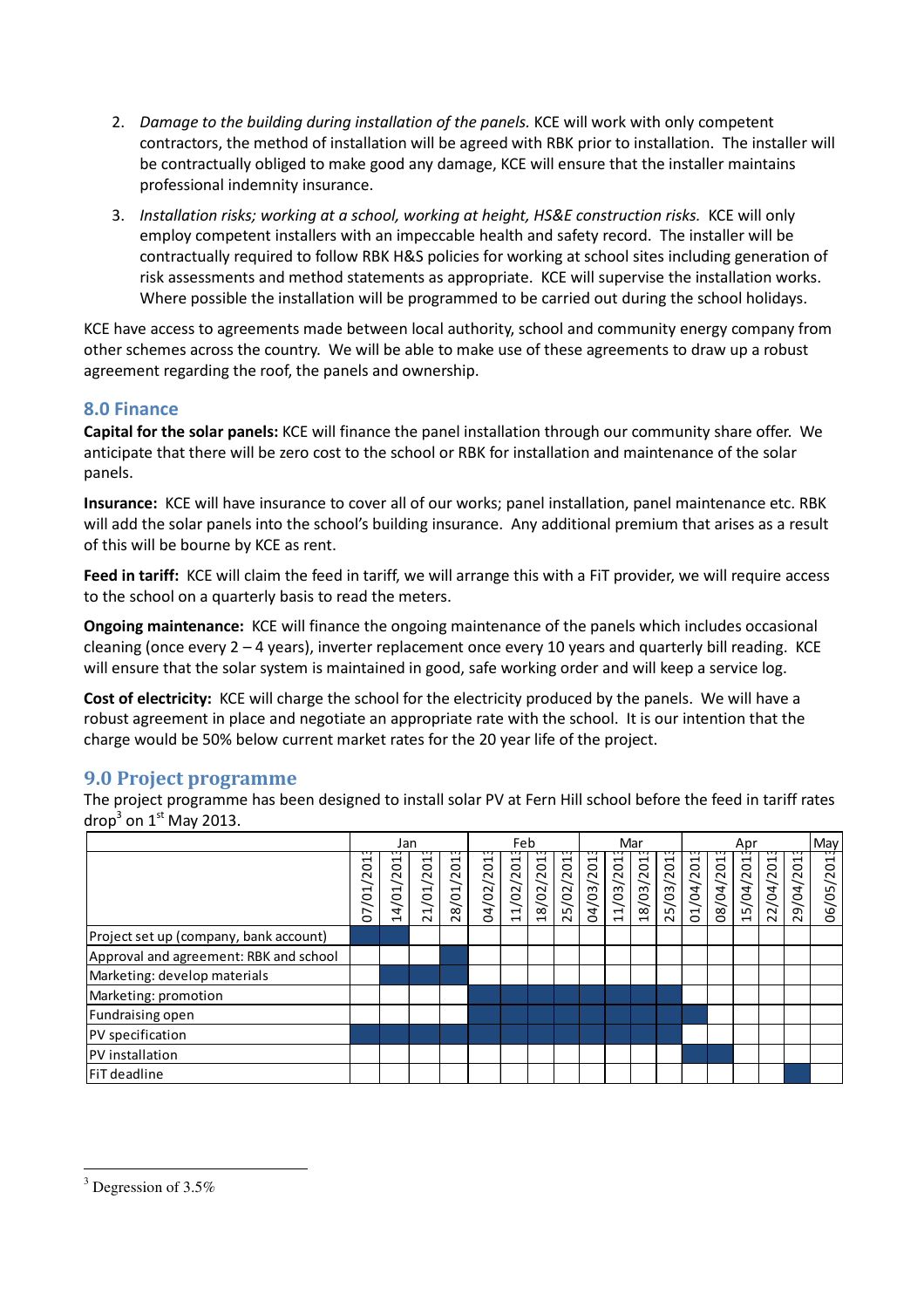## Annex – Track record and experience

## Kingston Community Energy project team

### Liz Darley, MA (Cantab) MEng (hons), CEng, CEnv

Liz Darley is a chartered civil engineer, sustainability professional and eco-retrofit project manager. She is currently undertaking her own eco-retrofit of a 1940s house bringing it up to high levels of energy performance. Liz used to run a sustainability consultancy, she has a long track record in delivering cost effective strategies in renewable energy, low carbon housing and low carbon business.

### Damon Hart-Davis

Damon Hart-Davis is a strong advocate of solar PV on all scales as part of a low-carbon energy mix, and has put up several systems including at his own house. Damon works in IT and is also a school governor and spends a lot of his time working on energy issues with a view to tackling climate change.

### Peter Mason

Details to be added

## Transition Town Kingston

Transition Town Kingston (TTK) is a voluntary local initiative. We work with a diverse network of local groups and individuals to help make Kingston an even better place to be. Part of a growing global Transition movement, we raise awareness of climate change, peak oil and related issues and run practical projects to help address them. We are politically neutral and non-religious and anyone in the community is welcome to join us.

A selection of our successful local projects include:

From the Ground Up Kingston's not-for-profit community veg box scheme selling fresh, seasonal, organic fruit and veg and other local products at affordable prices.

Green open homes is one of the many projects TTKs energy group has run to promote energy efficiency and plans for a low carbon Kingston.

Stitch in Time is TTK's monthly sociable sewing session offering help and advice on repairing, re-using and upcycling clothes and fabrics of all kinds to keep them out of landfill.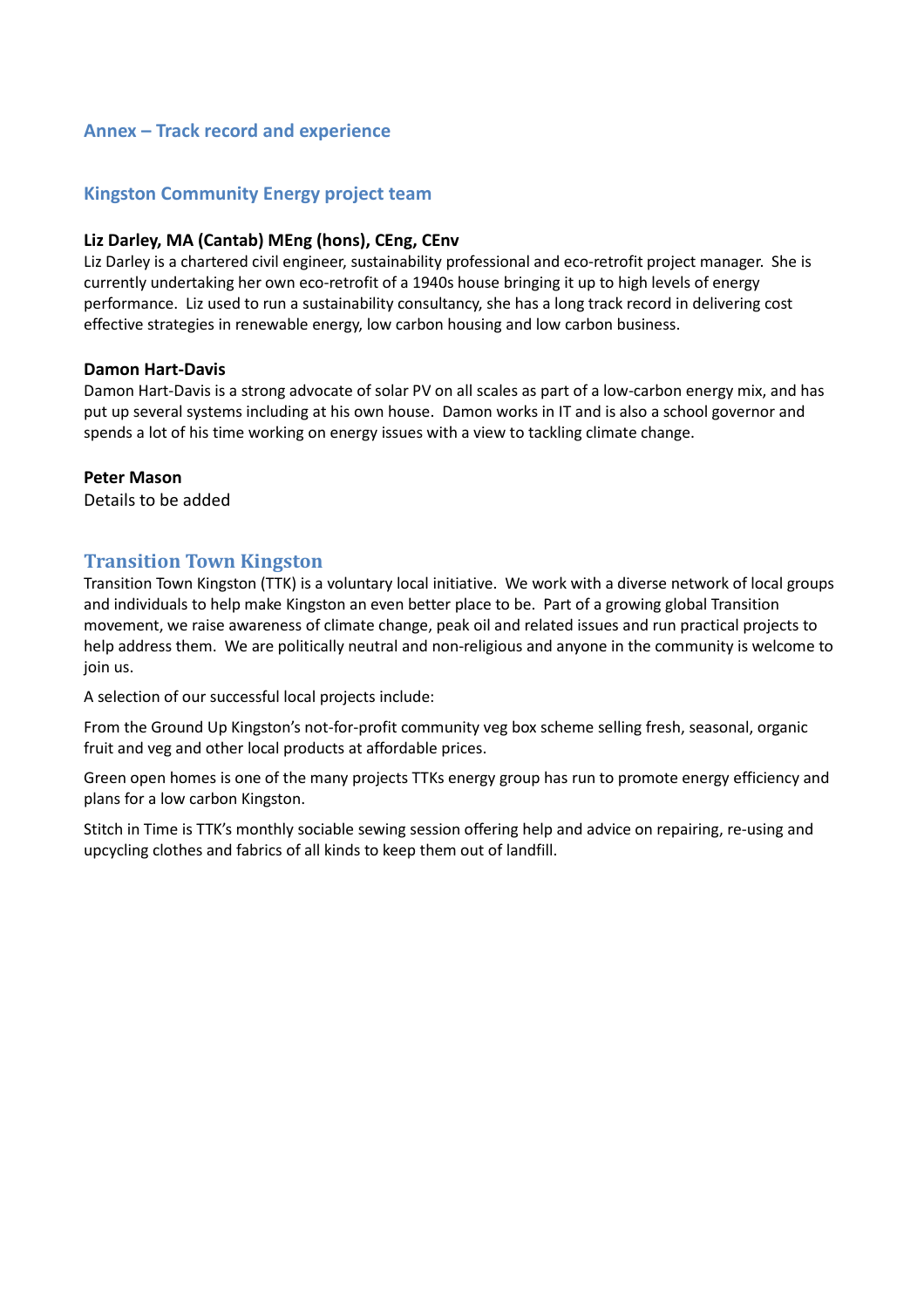| Simplified model in 2013 - Scenario 1: 50kW                       |            | <b>DON'T CHANGE RED CELLS</b> | <b>KEY VARIABLES</b>                                                          |                              |                                |
|-------------------------------------------------------------------|------------|-------------------------------|-------------------------------------------------------------------------------|------------------------------|--------------------------------|
| All financial figures in 2013 GDP                                 |            |                               |                                                                               |                              |                                |
|                                                                   |            |                               |                                                                               |                              |                                |
| <b>Investors</b>                                                  |            |                               | <b>Outputs</b>                                                                |                              |                                |
| Per annum capital repayment                                       | ſ          |                               | Cash in hand at 20 years                                                      | £<br>2,669                   |                                |
| Deposit account return above RPI                                  | $\sqrt{ }$ |                               | Amount due to investors at 20 years                                           | $\pmb{\mathsf{f}}$<br>71,000 | <b>TRUE</b>                    |
| Investor interest rate                                            | 2.80%      |                               | Min bank balance                                                              | £<br>720                     |                                |
|                                                                   |            |                               | Max bank balance                                                              | £<br>18,000                  |                                |
| Sale of electricity                                               |            |                               |                                                                               |                              |                                |
| PPA unit rate 2013 money                                          |            | $0.08$ £/kWh                  | <b>Summary of revenues</b>                                                    |                              |                                |
| PPA energy inflation over RPI                                     | 5%         |                               | FiT revenue over 20 years                                                     | £<br>87,079                  |                                |
| Assumed % of electricity used in school                           | 67%        |                               | Export tariff revenue over 20 years                                           | $\pmb{\mathsf{f}}$<br>11,245 |                                |
|                                                                   |            |                               | Sale of electricity over 20 years                                             | £<br>67,507                  |                                |
| <b>PV costs</b>                                                   |            |                               | <b>Total revenues</b>                                                         | £<br>165,831                 |                                |
| Cost/Wp                                                           |            | $f1.20$ $f/Wp$                |                                                                               |                              |                                |
| PV cost                                                           | £60,000    |                               | Summary of expenditure                                                        |                              |                                |
| Contingency                                                       | 10%        |                               | 20 years maintenance costs                                                    | £<br>38,480                  |                                |
| Set up costs                                                      | £5,000     |                               | 20 years operational costs                                                    | £<br>21,874                  |                                |
| Funds raised - total capital required                             | £71,000    |                               | Investor interest payments                                                    | £<br>31,808                  |                                |
| Minimum capital contingency in reserves over expected expenditure |            | 1% % of capital value         |                                                                               |                              |                                |
| Maintenance costs                                                 |            | £32 £/kW/yr                   | <b>PV System</b>                                                              |                              |                                |
| Total maintenance costs                                           |            | £1,600 per annum              | Sloping roof                                                                  |                              | 35 kWp                         |
|                                                                   |            |                               | PVGIS for sloping roof                                                        |                              | 850 kWh/kWp/yr                 |
| <b>IPS</b>                                                        |            |                               | Flat roof                                                                     |                              | 15 kWp                         |
| Company maintenance                                               |            | £1,000 per annum              | <b>PVGIS for flat roof</b>                                                    |                              | 950 kWh/kWp/yr                 |
|                                                                   |            |                               | <b>Total installed capacity</b>                                               |                              | 50 kWp                         |
|                                                                   |            |                               | <b>Finance</b>                                                                |                              |                                |
|                                                                   |            |                               | <b>RPI</b>                                                                    | 3%                           |                                |
|                                                                   |            |                               | <b>Corporation tax</b>                                                        | 20%                          |                                |
|                                                                   |            |                               | <b>VAT recovery rate</b>                                                      |                              |                                |
|                                                                   |            |                               | FiT rate                                                                      | £0.12                        |                                |
|                                                                   |            |                               | <b>Export tariff</b>                                                          | £0.05                        |                                |
|                                                                   |            |                               | <b>FiT rates</b>                                                              |                              | Up to $1/5/13$ 3.5% degression |
|                                                                   |            |                               | 10 - 50kW                                                                     | 13.03                        | 12.57                          |
|                                                                   |            |                               | $50 - 150$                                                                    | 11.5                         | 11.10                          |
|                                                                   |            |                               | Source: http://www.ofgem.gov.uk/Sustainability/Environment/fits/Pages/fits.as |                              |                                |